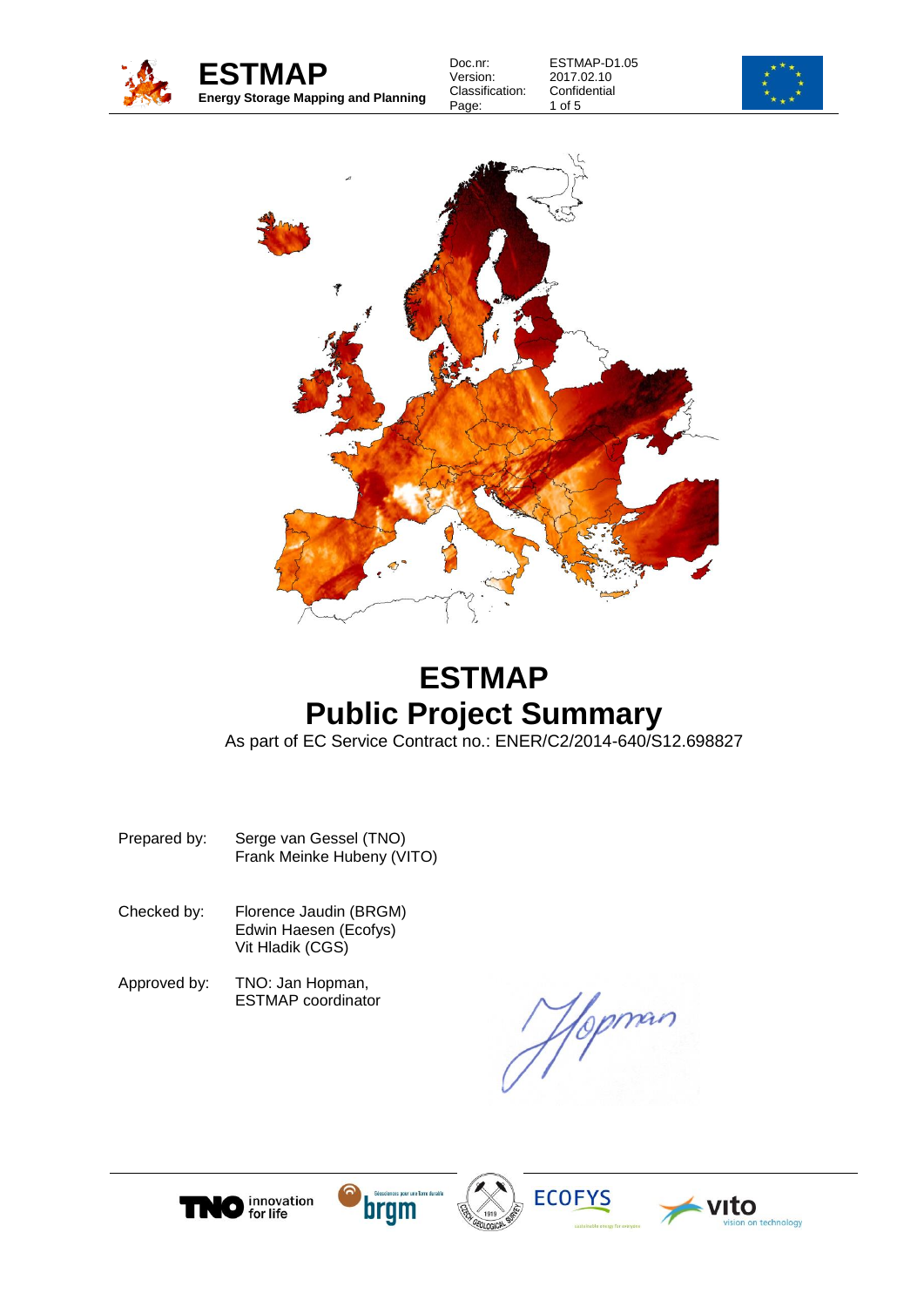

ESTMAP-D1.05 2017.02.10 **Confidential** 2 of 5



## **Table of Content**

| $2^{\circ}$             |  |
|-------------------------|--|
| $\mathbf{3}$            |  |
| $\overline{\mathbf{4}}$ |  |
| 5                       |  |
| $6\phantom{1}$          |  |
| $\overline{7}$          |  |
| 8                       |  |
| 9 <sup>°</sup>          |  |
|                         |  |

### <span id="page-1-0"></span>**1 Introduction**

Although large-scale energy storage is, to a certain extent, a mature technology (e.g. Pumped Hydro Storage has been deployed for large scale storage of electricity since the 19th century), a renewed scope for research in this area emerges. This development is largely driven by some of the fundamental changes that influence our energy system at present. As flexible, primary energy sources for base-load power generation (e.g. coal, nuclear) are gradually being replaced by renewable and intermittent sources of production, it becomes more and more challenging to constantly match supply and demand. An additional trend is the ongoing growth of de-centralized energy production (e.g. residential solar PV), which potentially leads to grid congestion and stability problems (e.g. fluctuations in voltage and frequency).

Energy storage encompasses a broad set of solutions to alleviate these problems. These solutions can be deployed for many types of services at various scales. The ESTMAP project investigates the distributed potential to deploy energy storage and demonstrates how this information can be used for analyzing future energy scenarios.

## <span id="page-1-1"></span>**2 The ESTMAP project**

The ESTMAP project started in January 2015 and is finalized in December 2016. The project includes three major elements:

- 1. collection and compilation of public available spatial information on existing energy storage sites and future storage potential;
- 2. development and population of a harmonized spatial database that is capable of maintaining, integrating and disseminating this information; and
- 3. demonstration of how the database can be used for pan-European and regional energy system modeling studies.

This document briefly summarizes the main results and recommendations.

#### <span id="page-1-2"></span>**3 Scope**

From the beginning onward, ESTMAP has regarded energy storage in a broad context and covers gas-, heat- and electricity-related services, as well as various carriers used to capture and transport energy (e.g. hydrogen, compressed air, etc.). Energy storage technologies are nowadays deployed for a variety of uses and scales, ranging from small batteries up to stored quantities of natural gas serving the energy demand of hundreds of thousands of households during an entire







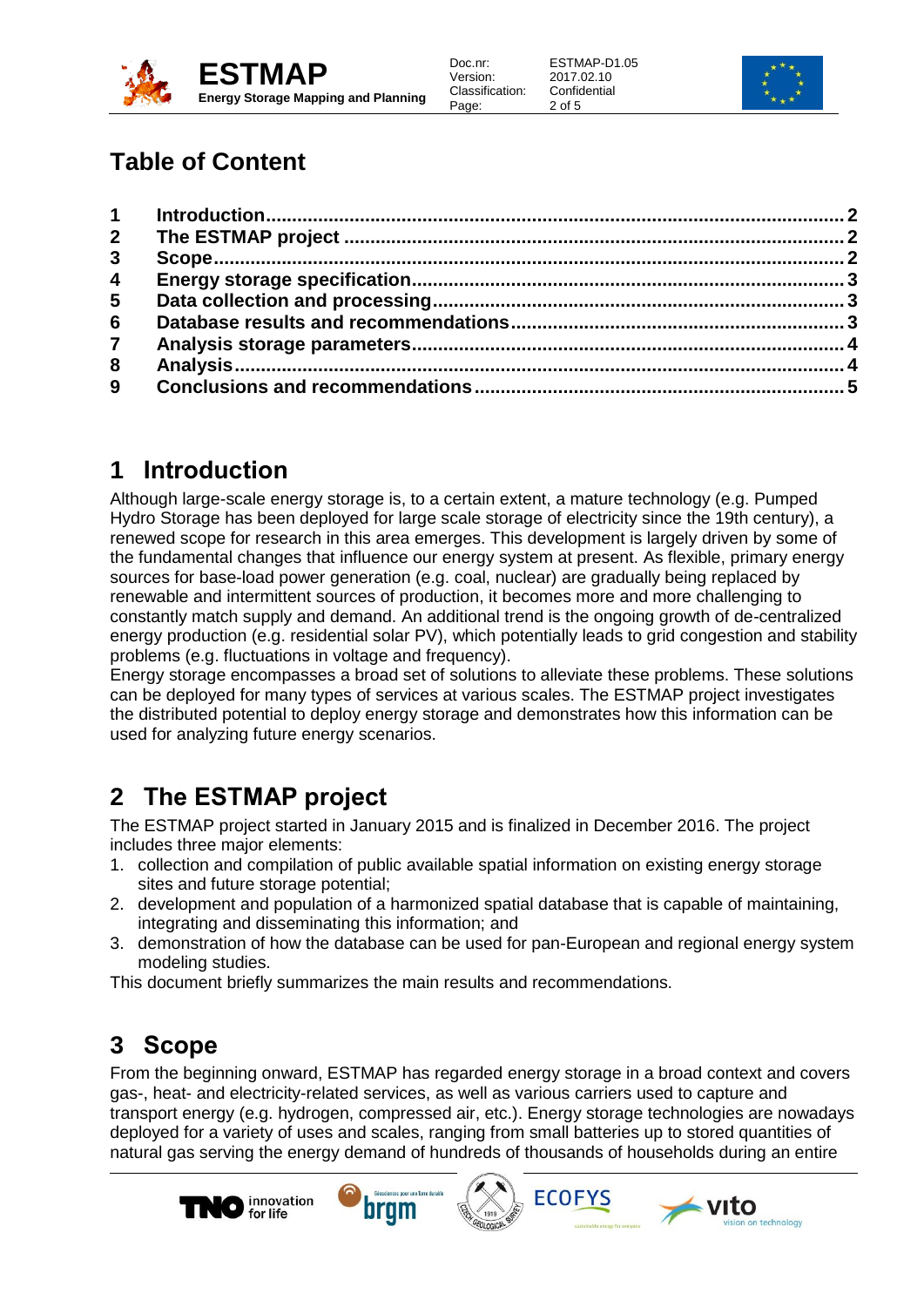

ESTMAP-D1.05 2017.02.10 **Confidential** 3 of 5



winter season. ESTMAP primarily focuses on larger-scale technologies that are relevant for either centralized energy grids or national to local energy distribution networks. Although not included in the scope, it should be noted that, by its design, the database is also capable of incorporating smaller scale (household) storages, as long as they have a geographically fixed location (thus excluding storage services in transport).

## <span id="page-2-0"></span>**4 Energy storage specification**

In the ESTMAP database an energy storage site is described by two interlinked components: 1) the actual storage facility or storage plant that is responsible for operating and regulating intake, conversion and output of energy, and 2) one or more, natural or artificial reservoirs that act as a physical containment for the energy carriers. These reservoirs can either be situated in the subsurface (porous formations, caverns, etc.) or above ground (lakes). Some technologies (e.g. batteries, flywheels, LNG) are not depending on such reservoirs and are thus defined by the facility only.

While existing energy storage sites in ESTMAP cover any type of technology, all future potential is being based on technologies that rely on natural reservoirs (e.g. hydrocarbon fields, aquifer traps, lakes) or site-specific conditions that allow for the development of artificial reservoirs (e.g. salt caverns, rock caverns). This future potential may comprise multiple options for deployment in case the reservoir is suitable for operating more than one technology. Salt caverns may for example define a potential for natural gas, hydrogen or compressed air energy storage.

## <span id="page-2-1"></span>**5 Data collection and processing**

Geological and technical research institutes associated under the flag of ENeRG and EuroGeoSurveys have collaborated as partners in ESTMAP in order to deliver presently available knowledge and information on subsurface-related energy storage development as well as a characterization and evaluation of reservoirs that are considered potentially suitable for future storage development. The information on above ground lakes is provided by the 2013 JRC-IET Pumped Hydro Storage assessment study. Complementary information regarding existing and planned storage facilities and plants is obtained from several public databases including GIE - Gas Infrastructure Europe (LNG and gas storage) and the DOE global energy storage database. All information has been collected and processed for consistent integration and documentation in a harmonized database concept.

#### <span id="page-2-2"></span>**6 Database results and recommendations**

The database now contains the information of more than 4200 reservoirs and subsurface formations in 33 European countries (including Turkey) that are either already deployed for storage, or that may represent a potential for future storage development. In addition to this, information has been gathered for approximately 700 existing or planned energy storage facilities, ranging from batteries and thermal installations to pumped hydro and gas storage plants (some of which are expansions to existing capacities). Each site is characterized by a comprehensive set of attributes that describe the geographical, geological and physical aspects as well as the current utilization and assessed potential for various energy storage technologies (underground gas storage, hydrogen storage, compressed-air-energy storage, underground thermal storage and pumped hydro storage). Roughly two thirds of these entries represent above ground lakes for pumped hydro storage. In the subsurface the dominant types of reservoirs are aquifers, hydrocarbon fields and salt formations (caverns), most of which are deployed or planned for underground gas storage. Detailed evaluations of the gathered data are described on a country-bycountry basis.







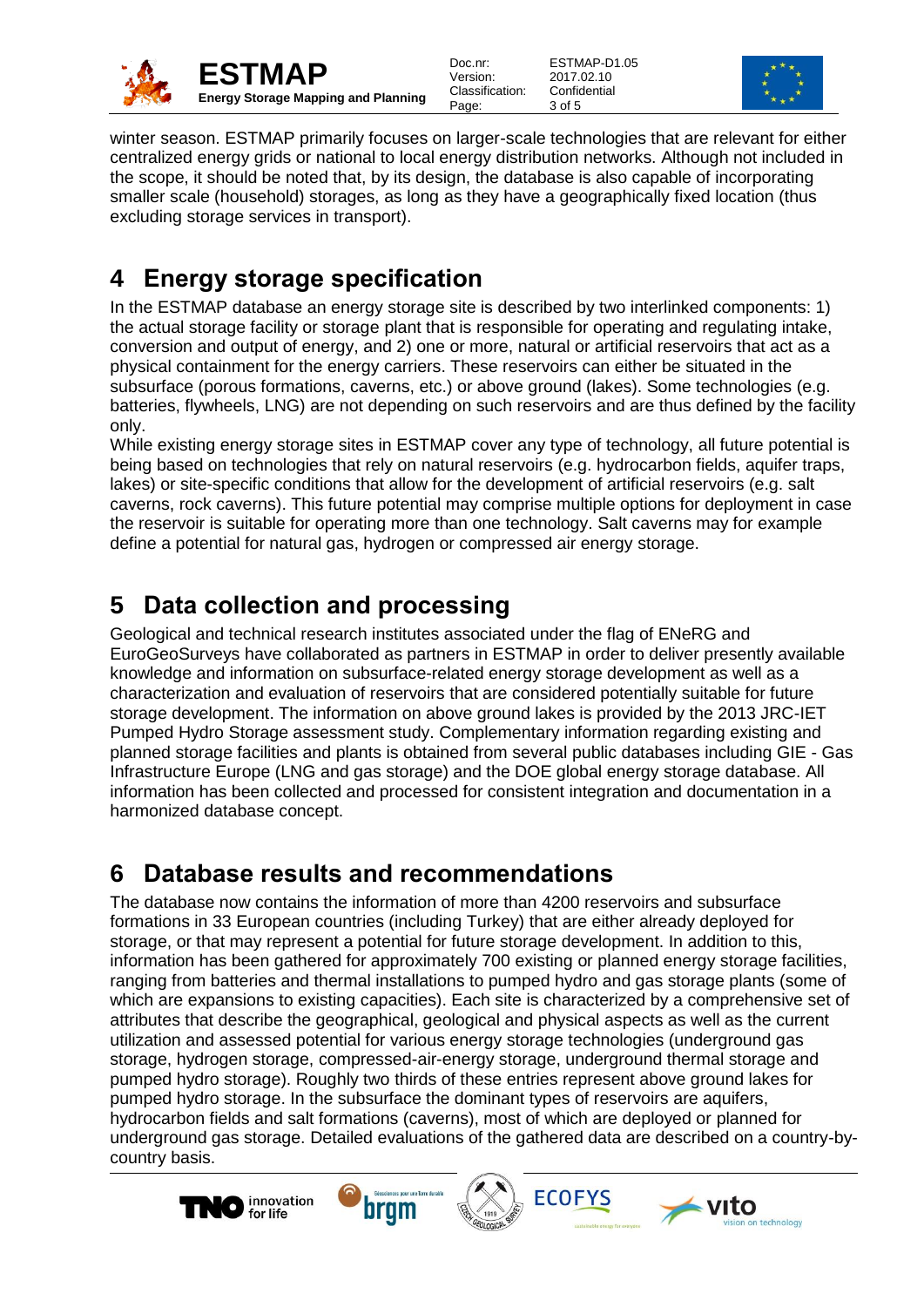

| Doc.nr:         |
|-----------------|
| Version:        |
| Classification: |
| Page:           |

ESTMAP-D1.05 2017.02.10 **Confidential** 4 of 5



#### <span id="page-3-0"></span>**7 Analysis storage parameters**

The spatial GIS database with existing energy storage sites, potential sites and capacities for future large-scale centralized energy storage are deployed in pan-European and regional energy systems analyses. In preparation of these analyses the data has been processed in order to:

- 1. ensure that cost and performance attributes of existing facilities comply to the analysis tool requirements, and;
- 2. translate the information of potential storage reservoirs into parameterized future storage facilities.

The data model for the analysis storage parameter specifications includes performance and cost parameters that are tailored for the analyses tools TIMES and POWERFYS. The parameterization of the future facilities is determined from the reservoir data and by literature-based values, which are specified in so-called generic notional development designs. The storage parameter workflow has resulted in a pan-European analysis input dataset that was successfully deployed in the Analysis.

## <span id="page-3-1"></span>**8 Analysis**

The primary work within the ESTMAP project consists of collecting data on potential energy storage sites on transmission level in Europe and making it available in a database. In addition, and with the aim to demonstrate how this database can be used for energy system analysis and scenario work, it was used in an energy system modelling exercise for 2050.

As a first step, the grid-connection costs of facilities in the ESTMAP database have been calculated using GIS modelling. As a second step, the functionality of the ESTMAP database has been tested in energy system modelling, using the European TIMES model that computes an economic optimum configuration for the total energy system over the period up to 2050. Next, a more detailed regional TIMES model with a higher temporal resolution has been used to get insights on a more detailed level for the region comprising of Germany, The Netherlands and Belgium. The outputs on the optimal configuration of power generation and storage facilities of the regional TIMES model for the year 2050 have been used as an input in the PowerFys dispatch model. This model has calculated the optimum dispatch and operation of the future electricity system, while minimising operational costs.



The way in which the database and these models have been combined, is schematically depicted in the figure below.